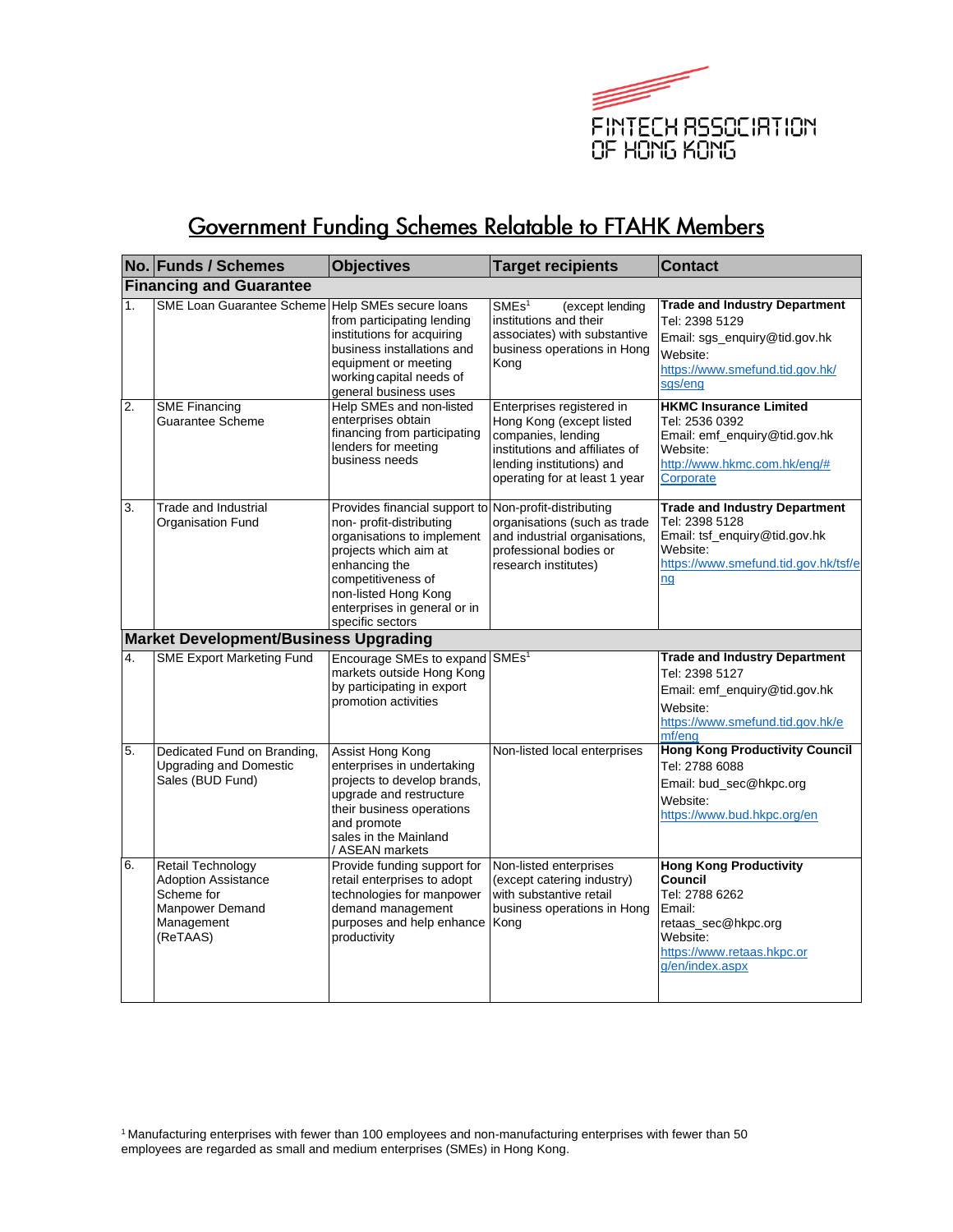|     | No. Funds / Schemes                                                             | <b>Objectives</b>                                                                                                                                                                               | <b>Target recipients</b>                                                                                                                                                                                            | <b>Contact</b>                                                                                                                                                 |
|-----|---------------------------------------------------------------------------------|-------------------------------------------------------------------------------------------------------------------------------------------------------------------------------------------------|---------------------------------------------------------------------------------------------------------------------------------------------------------------------------------------------------------------------|----------------------------------------------------------------------------------------------------------------------------------------------------------------|
| 7.  | <b>Professional Services</b><br>Advancement<br><b>Support Scheme</b>            | Support Hong Kong's<br>professional services sector<br>to carry out worthwhile<br>projects to spearhead pro-<br>active outreaching<br>promotion efforts and to<br>improve service offerings     | Non-profit-distributing<br>organisations (such as trade<br>and industrial organisations,<br>professional bodies or<br>research institutes)                                                                          | <b>Commerce and Economic</b><br><b>Development Bureau</b><br>Tel: 3655 5418<br>Email: pass@cedb.gov.hk Website:<br>https://www.pass.gov.hk                     |
|     | <b>Supporting Research &amp; Development (R&amp;D)</b>                          |                                                                                                                                                                                                 |                                                                                                                                                                                                                     |                                                                                                                                                                |
| 8.  | Innovation and Technology<br>Support Programme<br>(ITSP)                        | Supports research and<br>development (R&D) projects<br>undertaken by designated<br>local public research<br>institutes and R&D Centres.                                                         | R&D Centres and<br>designated local public<br>research institutes                                                                                                                                                   | <b>Innovation and Technology</b><br><b>Commission</b><br>Tel: 3655 5678<br>Email: enquiry@itf.gov.hk<br>Website:<br>https://www.itf.gov.hk/l-<br>eng/ITSP.asp  |
| 9.  | Partnership<br>Research<br>Programme (PRP)                                      | Support research and<br>development (R&D) projects<br>undertaken by private<br>companies in collaboration<br>with local universities and<br>public research institutions                        | Locally incorporated<br>companies, or industry<br>support organisations/trade<br>and industry associations/<br>professional bodies having<br>the legal capacity to enter<br>into contracts                          | <b>Innovation and Technology</b><br><b>Commission</b><br>Tel: 3655 5678<br>Email: enquiry@itf.gov.hk<br>Website:<br>https://www.itf.gov.hk/l-<br>eng/PRP.asp   |
| 10. | <b>Enterprise Support</b><br>Scheme (ESS)                                       | Encourage the private sector<br>to invest in research and<br>development (R&D)                                                                                                                  | Locally incorporated<br>companies                                                                                                                                                                                   | <b>Innovation and Technology</b><br><b>Commission</b><br>Tel: 3422 3700<br>Email: ess@itc.gov.hk<br>Website:<br>http://www.itf.gov.hk/l-<br>eng/ESS.asp        |
| 11. | <b>Research and Development</b><br>Cash Rebate Scheme<br>(CRS)                  | Reinforce the research<br>culture among private<br>companies and encourage<br>them to establish stronger<br>partnership with designated<br>local public research<br>institutions                | Enterprises registered in<br>Hong Kong                                                                                                                                                                              | <b>Innovation and Technology</b><br><b>Commission</b><br>Tel: 3655 5678<br>Email: crs-enquiry@itc.gov.hk<br>Website: http://www.itf.gov.hk/l-<br>eng/crs.asp   |
|     | <b>Facilitating Technology Adoption</b>                                         |                                                                                                                                                                                                 |                                                                                                                                                                                                                     |                                                                                                                                                                |
| 12. | Technology<br>Voucher<br>Programme (TVP)                                        | Support projects in the form<br>of technological services<br>and solutions to improve<br>productivity, or upgrade or<br>transform the business<br>processes of enterprises                      | Non-listed local enterprises<br>with substantive business<br>operations in Hong Kong                                                                                                                                | <b>Innovation and Technology</b><br><b>Commission</b><br>Tel: 3523 1170<br>Email: tvp-enquiry@itc.gov.hk<br>Website: https://tvp.itf.gov.hk                    |
|     | <b>Nurturing Technology Talent</b>                                              |                                                                                                                                                                                                 |                                                                                                                                                                                                                     |                                                                                                                                                                |
| 13. | Reindustrialisation and<br><b>Technology Training</b><br>Programme (RTTP)       | Subsidise local companies<br>to train staff in advanced<br>technologies, especially<br>those related to "Industry<br>4.0"                                                                       | Enterprises registered in<br>Hong Kong                                                                                                                                                                              | <b>Vocational Training Council</b><br>Tel: 3907 6660 / 3907 6681<br>Email: rttp@vtc.edu.hk<br>Website: https://rttp.vtc.edu.hk/                                |
|     | <b>Supporting Technology Start-ups</b>                                          |                                                                                                                                                                                                 |                                                                                                                                                                                                                     |                                                                                                                                                                |
| 14. | <b>Technology Start-up Support</b><br><b>Scheme for Universities</b><br>(TSSSU) | Provides funding to<br>designated local universities<br>to support their teams in<br>starting technology<br>businesses and<br>commercialisingtheir<br>research and development<br>(R&D) results | Locally incorporated<br>technology start-ups<br>established for not more than<br>two years, and the teams of<br>the start-ups having any mix<br>of the students and<br>professors of the designated<br>universities | <b>Innovation and Technology</b><br><b>Commission</b><br>Tel: 3655 5678<br>Email: enquiry@itf.gov.hk<br>Website:<br>https://www.itf.gov.hk/l-<br>eng/TSSSU.asp |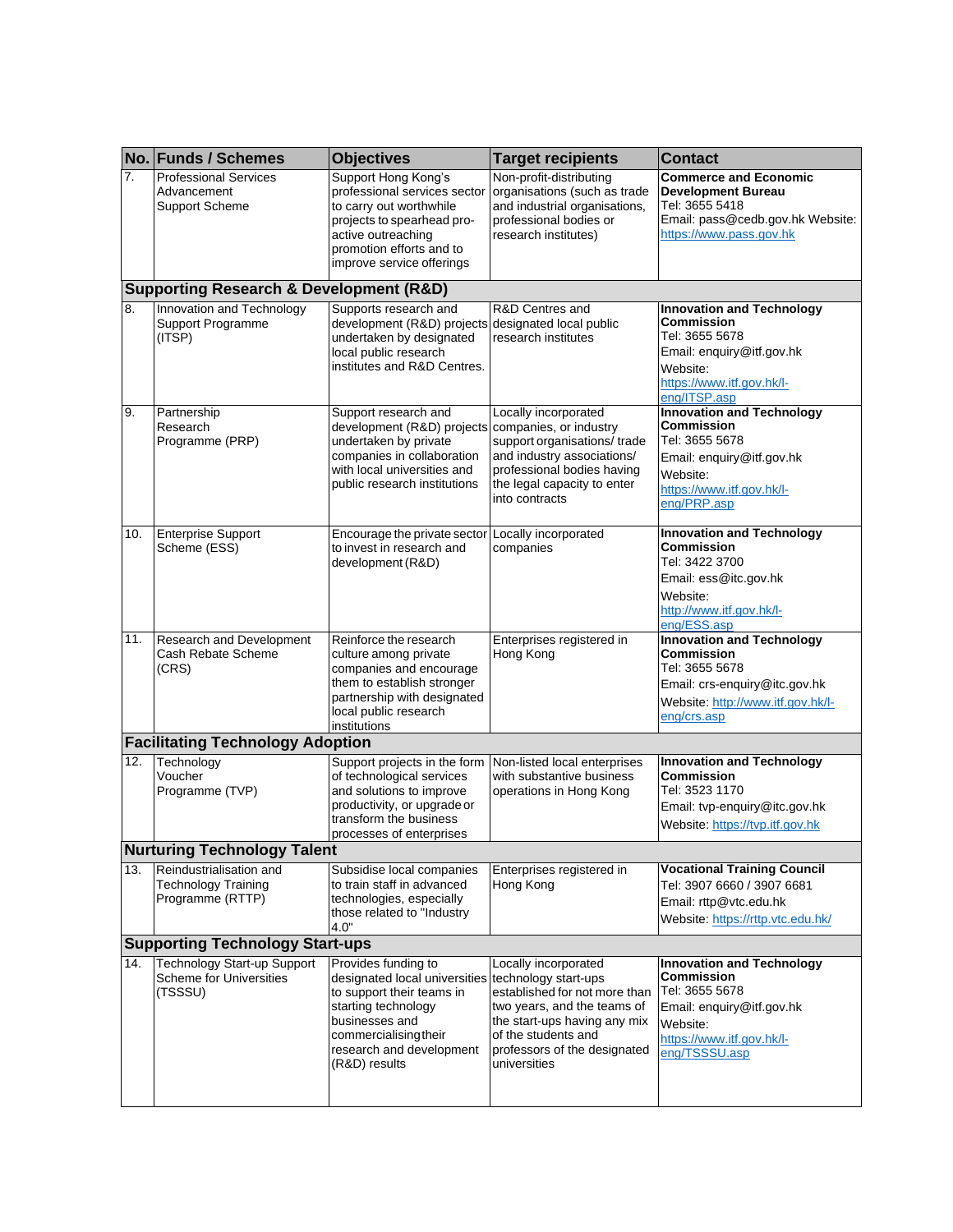|     | No. Funds / Schemes                                                          | <b>Objectives</b>                                                                                                                                     | <b>Target recipients</b>                                                                                                                              | <b>Contact</b>                                                                                                                                                                                                                                       |
|-----|------------------------------------------------------------------------------|-------------------------------------------------------------------------------------------------------------------------------------------------------|-------------------------------------------------------------------------------------------------------------------------------------------------------|------------------------------------------------------------------------------------------------------------------------------------------------------------------------------------------------------------------------------------------------------|
|     | <b>Patent Application</b>                                                    |                                                                                                                                                       |                                                                                                                                                       |                                                                                                                                                                                                                                                      |
| 15. | The Patent Application Grant                                                 | Assist local companies and<br>individuals to apply for<br>patents of their own<br>inventions to capitalise their<br>intellectual work                 | Locally incorporated<br>companies or Hong Kong<br>permanent residents<br>which/who have never owned<br>any patents in any countries<br>or territories | <b>Hong Kong Productivity Council</b><br>Tel: 2788 5958<br>Email: ipsc@hkpc.org<br>Website:<br>http://www.itc.gov.hk/en/funding/p<br>ag.htm                                                                                                          |
|     | <b>Science Park Programmes</b>                                               |                                                                                                                                                       |                                                                                                                                                       |                                                                                                                                                                                                                                                      |
| 16. | Science and Technology<br>Entrepreneur Programme<br>(STEP)                   | Nurture tech-focused<br>entrepreneurs to become<br>successful startups and help year or Hong Kong<br>them turn their brilliant ideas<br>into reality. | Companies incorporated in<br>Hong Kong for less than 1<br>permanent residents aged 18<br>or above                                                     | Hong Kong Science and<br><b>Technology Park Corporation</b><br>Tel: 2629 6872<br>Email: step@hkstp.org<br>Website:<br>https://www.hkstp.org/en/how-<br>we-serve/pre-<br>incubation/science-and-<br>technology-entrepreneur-<br>programme/            |
| 17. | Incu-Tech Incubation<br>Programme                                            | Provide a range of business<br>and professional services to<br>assist technology startups<br>during their inception stages                            | Hong Kong registered<br>technology start-up<br>companies limited by shares<br>and established for not more<br>than 2 years                            | <b>Hong Kong Science and</b><br><b>Technology Park Corporation</b><br>Tel: 2629 6873<br>Email: biadmin@hkstp.org<br>Website:<br>https://www.hkstp.org/en/how-we-<br>serve/incubation-programmes/incu-<br>tech/                                       |
| 18. | Incu-Bio Incubation<br>Programme                                             | Support the growth and<br>development of biomedical<br>tech start-ups in Hong<br>Kong.                                                                | Hong Kong registered<br>biomedical technology start-<br>up companies limited by<br>shares and established for<br>not more than 2 years                | <b>Hong Kong Science and</b><br><b>Technology Park Corporation</b><br>Tel: 2629 6869 / 2629 7091<br>Email: incubio_enquiries@hkstp.org<br>Website:<br>https://www.hkstp.org/en/how-we-<br>serve/incubation-programmes/incu-<br>bio/                  |
| 19. | Incu-App Incubation<br>Programme                                             | Provide startup support to<br>companies working on<br>business innovation during<br>their inception stages.                                           | Hong Kong registered<br>technology start-up<br>companies limited by shares<br>and established for not more<br>than 2 years                            | Hong Kong Science and<br><b>Technology Park Corporation</b><br>Tel: 2629 6873<br>Email: biadmin@hkstp.org<br>Website:<br>https://www.hkstp.org/en/how-<br>we-serve/incubation-<br>programmes/incu-app/                                               |
| 20. | <b>Leading Enterprises</b><br><b>Acceleration Programme</b><br>(LEAP)        | Caters to startups'<br>distinctive needs for growth<br>and accelerates their<br>innovation onto the global<br>stage.                                  | Either be a current<br>incubation company or a<br>tenant of HKSTP                                                                                     | Hong Kong Science and<br><b>Technology Park Corporation</b><br>Tel: 2629 6685<br>Email: join.leap@hkstp.com<br>Website:<br>https://www.hkstp.org/en/how-we-<br>serve/enterprise-<br>acceleration/leading-<br>enterprises-acceleration-<br>programme/ |
| 21  | Corporate Venture Fund (CVF) Give early-stage Hong Kong Hong Kong registered | technology startups a<br>chance to fully develop their<br>ideas and create<br>revolutionary new tech<br>products and services                         | technology companies who<br>are either HKSTP<br>incubatees, Incubation<br>Programme graduates or<br>current Science Park tenants                      | Hong Kong Science and<br><b>Technology Park Corporation</b><br>Email: cvf@hkstp.org<br>Website:<br>https://www.hkstp.org/en/how-we-<br>serve/investment/corporate-<br>venture-fund/                                                                  |